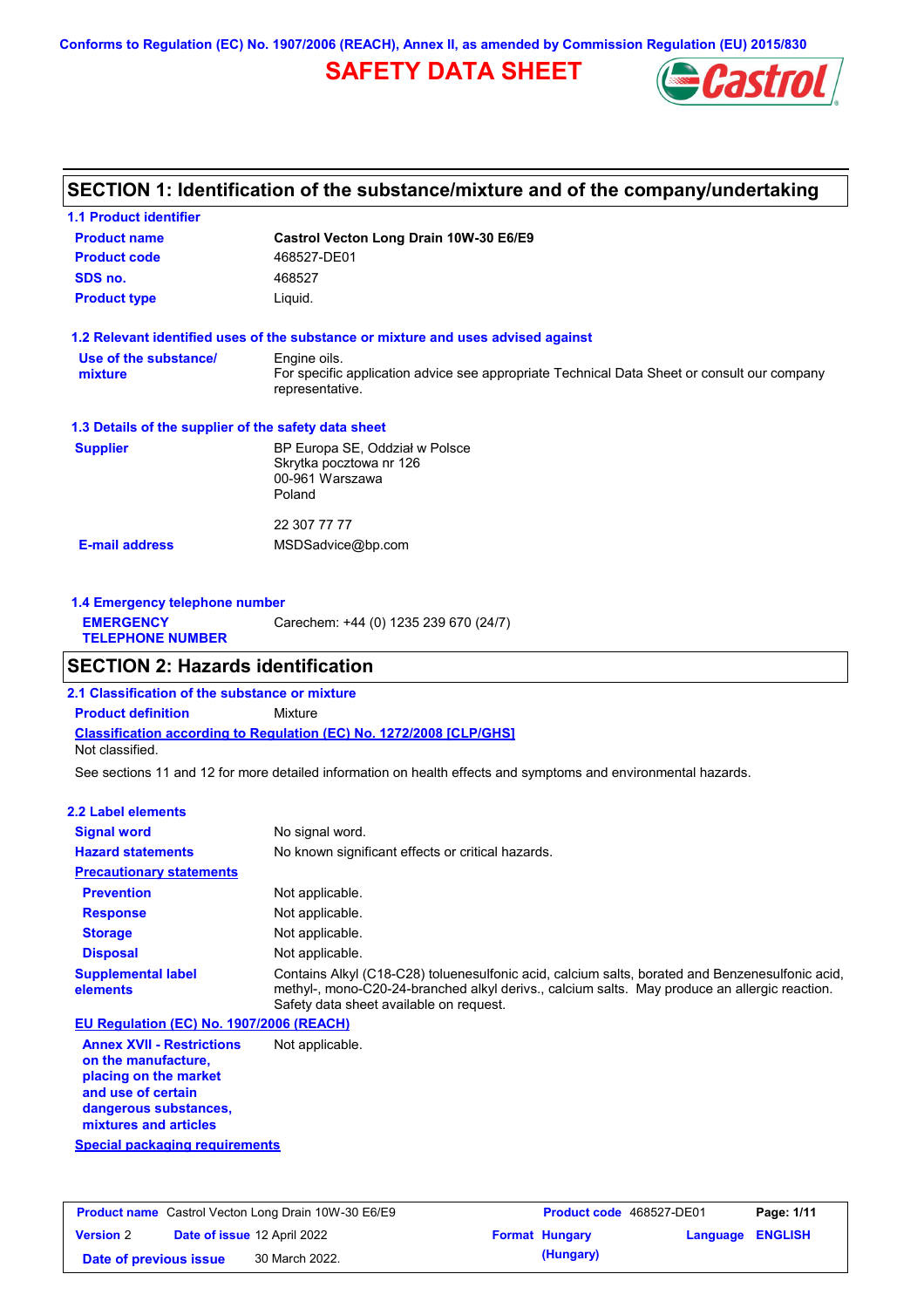# **SECTION 2: Hazards identification**

| <b>Containers to be fitted</b><br>with child-resistant<br>fastenings                                                     | Not applicable.                                                                                                                                                                                                          |  |
|--------------------------------------------------------------------------------------------------------------------------|--------------------------------------------------------------------------------------------------------------------------------------------------------------------------------------------------------------------------|--|
| <b>Tactile warning of danger</b><br>Not applicable.                                                                      |                                                                                                                                                                                                                          |  |
| 2.3 Other hazards                                                                                                        |                                                                                                                                                                                                                          |  |
| <b>Results of PBT and vPvB</b><br>assessment                                                                             | Product does not meet the criteria for PBT or vPvB according to Regulation (EC) No. 1907/2006.<br>Annex XIII.                                                                                                            |  |
| <b>Product meets the criteria</b><br>for PBT or vPvB according<br>to Regulation (EC) No.<br><b>1907/2006, Annex XIII</b> | This mixture does not contain any substances that are assessed to be a PBT or a vPvB.                                                                                                                                    |  |
| Other hazards which do<br>not result in classification                                                                   | Defatting to the skin.<br>USED ENGINE OILS<br>Used engine oil may contain hazardous components which have the potential to cause skin<br>cancer.<br>See Toxicological Information, section 11 of this Safety Data Sheet. |  |

# **SECTION 3: Composition/information on ingredients**

### **3.2 Mixtures**

Mixture **Product definition**

| Highly refined base oil (IP 346 DMSO extract < 3%). Proprietary performance additives.         |                                                                                                |               |                                               |             |
|------------------------------------------------------------------------------------------------|------------------------------------------------------------------------------------------------|---------------|-----------------------------------------------|-------------|
| <b>Product/ingredient</b><br>name                                                              | <b>Identifiers</b>                                                                             | $\frac{9}{6}$ | <b>Regulation (EC) No.</b><br>1272/2008 [CLP] | <b>Type</b> |
| Distillates (petroleum), hydrotreated<br>heavy paraffinic                                      | REACH #: 01-2119484627-25 ≥75 - ≤90<br>EC: 265-157-1<br>CAS: 64742-54-7<br>Index: 649-467-00-8 |               | Not classified.                               | $[2]$       |
| Lubricating oils (petroleum), C20-50,<br>hydrotreated neutral oil-based                        | REACH #: 01-2119474889-13<br>EC: 276-738-4<br>CAS: 72623-87-1<br>Index: 649-483-00-5           | ≤10           | Not classified.                               | $[2]$       |
| Distillates (petroleum), solvent-<br>dewaxed heavy paraffinic                                  | REACH #: 01-2119471299-27 ≤5<br>EC: 265-169-7<br>CAS: 64742-65-0<br>Index: 649-474-00-6        |               | Not classified.                               | $[2]$       |
| Distillates (petroleum), hydrotreated<br>light paraffinic                                      | REACH #: 01-2119487077-29<br>EC: 265-158-7<br>CAS: 64742-55-8<br>Index: 649-468-00-3           | -≤3           | Not classified.                               | $[2]$       |
| reaction mass of isomers of:<br>C7-9-alkyl 3-(3,5-di-tert-butyl-<br>4-hydroxyphenyl)propionate | REACH #: 01-0000015551-76<br>EC: 406-040-9<br>CAS: 125643-61-0<br>Index: 607-530-00-7          | ≤3            | Aquatic Chronic 4, H413                       | $[1]$       |
| Alkyl (C18-C28) toluenesulfonic acid,<br>calcium salts, borated                                | $EC: -$<br>$CAS: -$                                                                            | ≤0.3          | Skin Sens. 1B, H317<br>Repr. 2, H361d         | $[1]$       |
| Benzenesulfonic acid, methyl-, mono-<br>C20-24-branched alkyl derivs.,<br>calcium salts        | CAS: 722503-68-6                                                                               | ≤ $0.3$       | Skin Sens. 1B, H317                           | $[1]$       |

**See Section 16 for the full text of the H statements declared above.**

#### Type

[1] Substance classified with a health or environmental hazard

[2] Substance with a workplace exposure limit

[3] Substance meets the criteria for PBT according to Regulation (EC) No. 1907/2006, Annex XIII

[4] Substance meets the criteria for vPvB according to Regulation (EC) No. 1907/2006, Annex XIII

[5] Substance of equivalent concern

[6] Additional disclosure due to company policy

Occupational exposure limits, if available, are listed in Section 8.

|                        | <b>Product name</b> Castrol Vecton Long Drain 10W-30 E6/E9 | Product code 468527-DE01 |                         | Page: 2/11 |
|------------------------|------------------------------------------------------------|--------------------------|-------------------------|------------|
| <b>Version 2</b>       | <b>Date of issue 12 April 2022</b>                         | <b>Format Hungary</b>    | <b>Language ENGLISH</b> |            |
| Date of previous issue | 30 March 2022.                                             | (Hungary)                |                         |            |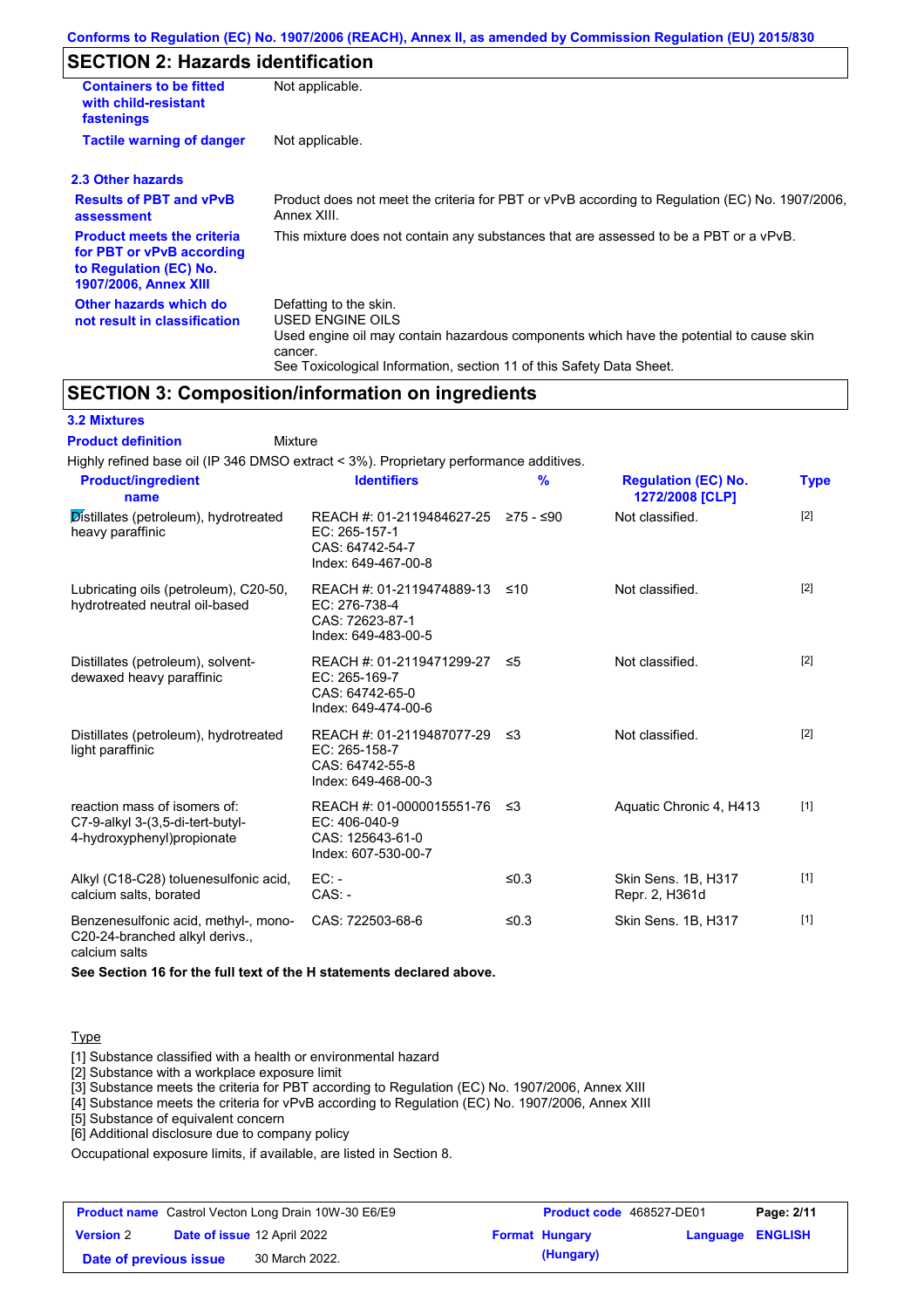# **SECTION 4: First aid measures**

| 4.1 Description of first aid measures |                                                                                                                                                                                                                                                     |
|---------------------------------------|-----------------------------------------------------------------------------------------------------------------------------------------------------------------------------------------------------------------------------------------------------|
| Eye contact                           | In case of contact, immediately flush eyes with plenty of water for at least 15 minutes. Eyelids<br>should be held away from the eyeball to ensure thorough rinsing. Check for and remove any<br>contact lenses. Get medical attention.             |
| <b>Skin contact</b>                   | Wash skin thoroughly with soap and water or use recognised skin cleanser. Remove<br>contaminated clothing and shoes. Wash clothing before reuse. Clean shoes thoroughly before<br>reuse. Get medical attention if irritation develops.              |
| <b>Inhalation</b>                     | If inhaled, remove to fresh air. In case of inhalation of decomposition products in a fire,<br>symptoms may be delayed. The exposed person may need to be kept under medical<br>surveillance for 48 hours. Get medical attention if symptoms occur. |
| <b>Ingestion</b>                      | Do not induce vomiting unless directed to do so by medical personnel. Get medical attention if<br>symptoms occur.                                                                                                                                   |
| <b>Protection of first-aiders</b>     | No action shall be taken involving any personal risk or without suitable training.                                                                                                                                                                  |

#### **4.2 Most important symptoms and effects, both acute and delayed**

See Section 11 for more detailed information on health effects and symptoms.

| <b>Potential acute health effects</b> |                                                                                                                     |
|---------------------------------------|---------------------------------------------------------------------------------------------------------------------|
| <b>Inhalation</b>                     | Exposure to decomposition products may cause a health hazard. Serious effects may be<br>delayed following exposure. |
| <b>Ingestion</b>                      | No known significant effects or critical hazards.                                                                   |
| <b>Skin contact</b>                   | Defatting to the skin. May cause skin dryness and irritation.                                                       |
| <b>Eye contact</b>                    | No known significant effects or critical hazards.                                                                   |
|                                       | Delayed and immediate effects as well as chronic effects from short and long-term exposure                          |
| <b>Inhalation</b>                     | Overexposure to the inhalation of airborne droplets or aerosols may cause irritation of the<br>respiratory tract.   |
| <b>Ingestion</b>                      | Ingestion of large quantities may cause nausea and diarrhoea.                                                       |
| <b>Skin contact</b>                   | Prolonged or repeated contact can defat the skin and lead to irritation and/or dermatitis.                          |
| Eye contact                           | Potential risk of transient stinging or redness if accidental eye contact occurs.                                   |
|                                       |                                                                                                                     |

#### **4.3 Indication of any immediate medical attention and special treatment needed**

**Notes to physician** Treatment should in general be symptomatic and directed to relieving any effects. In case of inhalation of decomposition products in a fire, symptoms may be delayed. The exposed person may need to be kept under medical surveillance for 48 hours.

# **SECTION 5: Firefighting measures**

| 5.1 Extinguishing media                                   |                                                                                                                                                                                                                                                                                                                                                                   |  |  |  |  |
|-----------------------------------------------------------|-------------------------------------------------------------------------------------------------------------------------------------------------------------------------------------------------------------------------------------------------------------------------------------------------------------------------------------------------------------------|--|--|--|--|
| <b>Suitable extinguishing</b><br>media                    | In case of fire, use foam, dry chemical or carbon dioxide extinguisher or spray.                                                                                                                                                                                                                                                                                  |  |  |  |  |
| <b>Unsuitable extinguishing</b><br>media                  | Do not use water jet. The use of a water jet may cause the fire to spread by splashing the<br>burning product.                                                                                                                                                                                                                                                    |  |  |  |  |
| 5.2 Special hazards arising from the substance or mixture |                                                                                                                                                                                                                                                                                                                                                                   |  |  |  |  |
| <b>Hazards from the</b><br>substance or mixture           | In a fire or if heated, a pressure increase will occur and the container may burst.                                                                                                                                                                                                                                                                               |  |  |  |  |
| <b>Hazardous combustion</b><br>products                   | Combustion products may include the following:<br>carbon oxides $(CO, CO2)$ (carbon monoxide, carbon dioxide)<br>nitrogen oxides ( $NO$ , $NO2$ etc.)                                                                                                                                                                                                             |  |  |  |  |
| 5.3 Advice for firefighters                               |                                                                                                                                                                                                                                                                                                                                                                   |  |  |  |  |
| <b>Special precautions for</b><br>fire-fighters           | No action shall be taken involving any personal risk or without suitable training. Promptly<br>isolate the scene by removing all persons from the vicinity of the incident if there is a fire.                                                                                                                                                                    |  |  |  |  |
| <b>Special protective</b><br>equipment for fire-fighters  | Fire-fighters should wear appropriate protective equipment and self-contained breathing<br>apparatus (SCBA) with a full face-piece operated in positive pressure mode. Clothing for fire-<br>fighters (including helmets, protective boots and gloves) conforming to European standard EN<br>469 will provide a basic level of protection for chemical incidents. |  |  |  |  |

| <b>Product name</b> Castrol Vecton Long Drain 10W-30 E6/E9 |  | <b>Product code</b> 468527-DE01 |  | Page: 3/11            |                         |  |
|------------------------------------------------------------|--|---------------------------------|--|-----------------------|-------------------------|--|
| <b>Version 2</b>                                           |  | Date of issue 12 April 2022     |  | <b>Format Hungary</b> | <b>Language ENGLISH</b> |  |
| Date of previous issue                                     |  | 30 March 2022.                  |  | (Hungary)             |                         |  |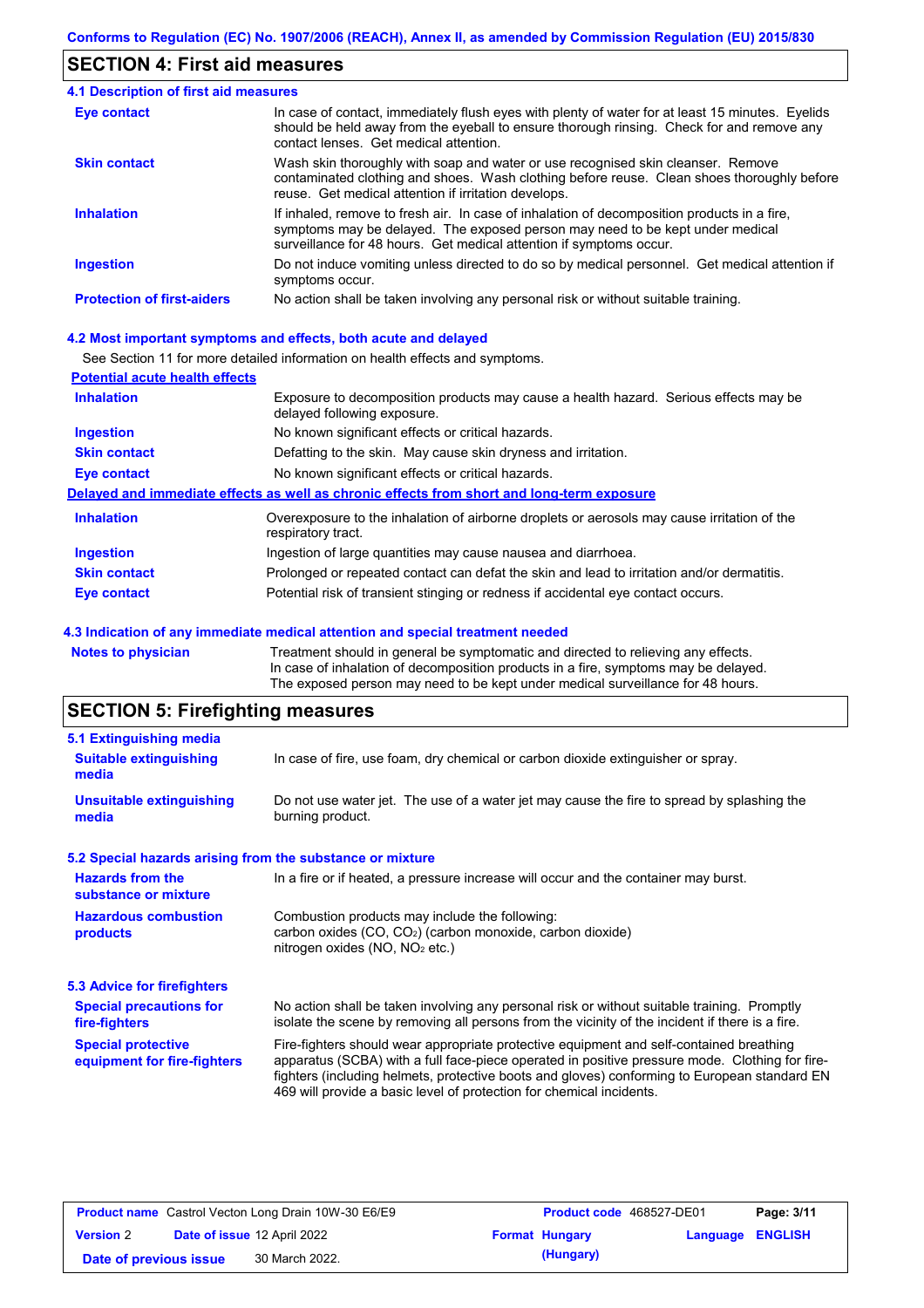# **SECTION 6: Accidental release measures**

|                                                          | 6.1 Personal precautions, protective equipment and emergency procedures                                                                                                                                                                                                                                                                                                                        |
|----------------------------------------------------------|------------------------------------------------------------------------------------------------------------------------------------------------------------------------------------------------------------------------------------------------------------------------------------------------------------------------------------------------------------------------------------------------|
| For non-emergency<br>personnel                           | No action shall be taken involving any personal risk or without suitable training. Evacuate<br>surrounding areas. Keep unnecessary and unprotected personnel from entering. Do not touch<br>or walk through spilt material. Floors may be slippery; use care to avoid falling. Put on<br>appropriate personal protective equipment.                                                            |
| For emergency responders                                 | If specialised clothing is required to deal with the spillage, take note of any information in<br>Section 8 on suitable and unsuitable materials. See also the information in "For non-<br>emergency personnel".                                                                                                                                                                               |
| <b>6.2 Environmental</b><br>precautions                  | Avoid dispersal of spilt material and runoff and contact with soil, waterways, drains and sewers.<br>Inform the relevant authorities if the product has caused environmental pollution (sewers,<br>waterways, soil or air).                                                                                                                                                                    |
| 6.3 Methods and material for containment and cleaning up |                                                                                                                                                                                                                                                                                                                                                                                                |
| <b>Small spill</b>                                       | Stop leak if without risk. Move containers from spill area. Absorb with an inert material and<br>place in an appropriate waste disposal container. Dispose of via a licensed waste disposal<br>contractor.                                                                                                                                                                                     |
| <b>Large spill</b>                                       | Stop leak if without risk. Move containers from spill area. Prevent entry into sewers, water<br>courses, basements or confined areas. Contain and collect spillage with non-combustible,<br>absorbent material e.g. sand, earth, vermiculite or diatomaceous earth and place in container<br>for disposal according to local regulations. Dispose of via a licensed waste disposal contractor. |
| 6.4 Reference to other<br><b>sections</b>                | See Section 1 for emergency contact information.<br>See Section 5 for firefighting measures.<br>See Section 8 for information on appropriate personal protective equipment.<br>See Section 12 for environmental precautions.<br>See Section 13 for additional waste treatment information.                                                                                                     |

# **SECTION 7: Handling and storage**

| 7.1 Precautions for safe handling                                                    |                                                                                                                                                                                                                                                                                                                                                                                                                                                                                          |
|--------------------------------------------------------------------------------------|------------------------------------------------------------------------------------------------------------------------------------------------------------------------------------------------------------------------------------------------------------------------------------------------------------------------------------------------------------------------------------------------------------------------------------------------------------------------------------------|
| <b>Protective measures</b>                                                           | Put on appropriate personal protective equipment.                                                                                                                                                                                                                                                                                                                                                                                                                                        |
| <b>Advice on general</b><br>occupational hygiene                                     | Eating, drinking and smoking should be prohibited in areas where this material is handled,<br>stored and processed. Wash thoroughly after handling. Remove contaminated clothing and<br>protective equipment before entering eating areas. See also Section 8 for additional<br>information on hygiene measures.                                                                                                                                                                         |
| <b>7.2 Conditions for safe</b><br>storage, including any<br><i>incompatibilities</i> | Store in accordance with local regulations. Store in a dry, cool and well-ventilated area, away<br>from incompatible materials (see Section 10). Keep away from heat and direct sunlight. Keep<br>container tightly closed and sealed until ready for use. Containers that have been opened must<br>be carefully resealed and kept upright to prevent leakage. Store and use only in equipment/<br>containers designed for use with this product. Do not store in unlabelled containers. |
| <b>Not suitable</b>                                                                  | Prolonged exposure to elevated temperature                                                                                                                                                                                                                                                                                                                                                                                                                                               |
| 7.3 Specific end use(s)                                                              |                                                                                                                                                                                                                                                                                                                                                                                                                                                                                          |
| <b>Recommendations</b>                                                               | See section 1.2 and Exposure scenarios in annex, if applicable.                                                                                                                                                                                                                                                                                                                                                                                                                          |
|                                                                                      | <b>SECTION 8: Exposure controls/personal protection</b>                                                                                                                                                                                                                                                                                                                                                                                                                                  |
| <b>8.1 Control parameters</b>                                                        |                                                                                                                                                                                                                                                                                                                                                                                                                                                                                          |
| <b>Occupational exposure limits</b>                                                  |                                                                                                                                                                                                                                                                                                                                                                                                                                                                                          |

| <b>Product/ingredient name</b>                                                                     | <b>Exposure limit values</b>                                                                                                                                            |  |  |  |  |
|----------------------------------------------------------------------------------------------------|-------------------------------------------------------------------------------------------------------------------------------------------------------------------------|--|--|--|--|
| Distillates (petroleum), hydrotreated heavy paraffinic                                             | 25/2000. (IX.30) Ministry of Health and Ministry of Social and Family<br>Affairs Joint Decree (Hungary).<br>CEIL: 5 mg/m <sup>3</sup> Issued/Revised: 1/2002 Form: Mist |  |  |  |  |
| Lubricating oils (petroleum), C20-50, hydrotreated<br>neutral oil-based                            | 25/2000. (IX.30) Ministry of Health and Ministry of Social and Family<br>Affairs Joint Decree (Hungary).<br>CEIL: 5 mg/m <sup>3</sup> Issued/Revised: 1/2002 Form: Mist |  |  |  |  |
| Distillates (petroleum), solvent-dewaxed heavy<br>paraffinic                                       | 25/2000. (IX.30) Ministry of Health and Ministry of Social and Family<br>Affairs Joint Decree (Hungary).<br>CEIL: 5 mg/m <sup>3</sup> Issued/Revised: 1/2002 Form: Mist |  |  |  |  |
| Distillates (petroleum), hydrotreated light paraffinic                                             | 25/2000. (IX.30) Ministry of Health and Ministry of Social and Family<br>Affairs Joint Decree (Hungary).                                                                |  |  |  |  |
| <b>Product name</b> Castrol Vecton Long Drain 10W-30 E6/E9                                         | <b>Product code</b> 468527-DE01<br>Page: 4/11                                                                                                                           |  |  |  |  |
| <b>Version 2</b><br><b>Date of issue 12 April 2022</b><br>30 March 2022.<br>Date of previous issue | <b>ENGLISH</b><br><b>Format Hungary</b><br>Language<br>(Hungary)                                                                                                        |  |  |  |  |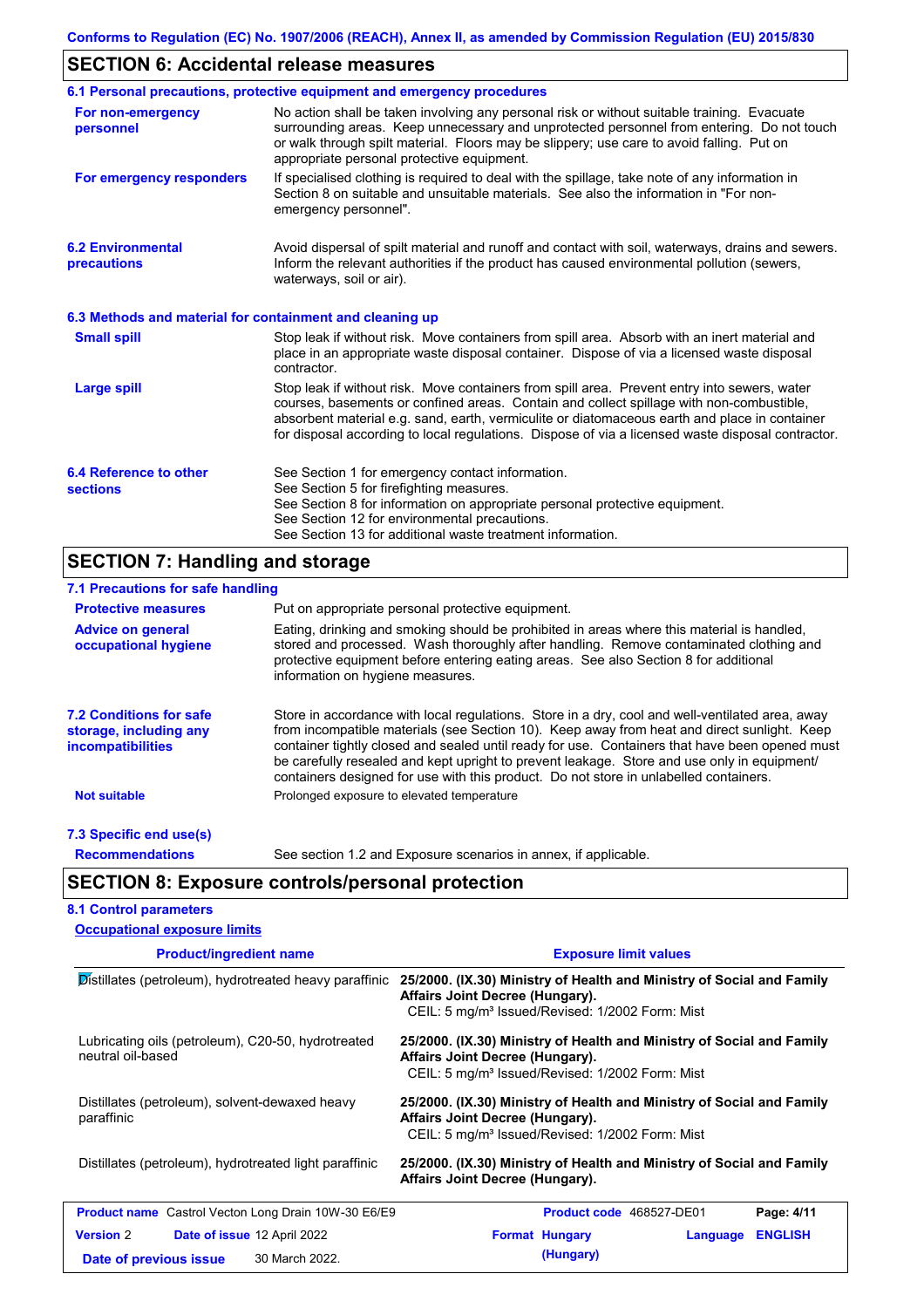## **SECTION 8: Exposure controls/personal protection**

CEIL: 5 mg/m<sup>3</sup> Issued/Revised: 1/2002 Form: Mist

Whilst specific OELs for certain components may be shown in this section, other components may be present in any mist, vapour or dust produced. Therefore, the specific OELs may not be applicable to the product as a whole and are provided for guidance only.

**Recommended monitoring procedures**

If this product contains ingredients with exposure limits, personal, workplace atmosphere or biological monitoring may be required to determine the effectiveness of the ventilation or other control measures and/or the necessity to use respiratory protective equipment. Reference should be made to monitoring standards, such as the following: European Standard EN 689 (Workplace atmospheres - Guidance for the assessment of exposure by inhalation to chemical agents for comparison with limit values and measurement strategy) European Standard EN 14042 (Workplace atmospheres - Guide for the application and use of procedures for the assessment of exposure to chemical and biological agents) European Standard EN 482 (Workplace atmospheres - General requirements for the performance of procedures for the measurement of chemical agents) Reference to national guidance documents for methods for the determination of hazardous substances will also be required.

### **Derived No Effect Level**

No DNELs/DMELs available.

#### **Predicted No Effect Concentration**

No PNECs available

| concentrations below their respective occupational exposure limits.<br>All activities involving chemicals should be assessed for their risks to health, to ensure<br>exposures are adequately controlled. Personal protective equipment should only be considered<br>after other forms of control measures (e.g. engineering controls) have been suitably evaluated.<br>Personal protective equipment should conform to appropriate standards, be suitable for use, be<br>kept in good condition and properly maintained.<br>Your supplier of personal protective equipment should be consulted for advice on selection and<br>appropriate standards. For further information contact your national organisation for standards.<br>The final choice of protective equipment will depend upon a risk assessment. It is important to<br>ensure that all items of personal protective equipment are compatible.<br><b>Individual protection measures</b><br>Wash hands, forearms and face thoroughly after handling chemical products, before eating,<br><b>Hygiene measures</b><br>smoking and using the lavatory and at the end of the working period. Ensure that eyewash<br>stations and safety showers are close to the workstation location.<br>In case of insufficient ventilation, wear suitable respiratory equipment.<br><b>Respiratory protection</b><br>The correct choice of respiratory protection depends upon the chemicals being handled, the<br>conditions of work and use, and the condition of the respiratory equipment. Safety procedures<br>should be developed for each intended application. Respiratory protection equipment should<br>therefore be chosen in consultation with the supplier/manufacturer and with a full assessment<br>of the working conditions.<br><b>Eye/face protection</b><br>Safety glasses with side shields.<br><b>Skin protection</b><br><b>General Information:</b><br><b>Hand protection</b><br>Because specific work environments and material handling practices vary, safety procedures<br>should be developed for each intended application. The correct choice of protective gloves<br>depends upon the chemicals being handled, and the conditions of work and use. Most gloves<br>provide protection for only a limited time before they must be discarded and replaced (even the<br>best chemically resistant gloves will break down after repeated chemical exposures).<br>Gloves should be chosen in consultation with the supplier / manufacturer and taking account of<br>a full assessment of the working conditions.<br>Recommended: Nitrile gloves.<br><b>Breakthrough time:</b><br>Breakthrough time data are generated by glove manufacturers under laboratory test conditions<br>and represent how long a glove can be expected to provide effective permeation resistance. It<br>is important when following breakthrough time recommendations that actual workplace<br>conditions are taken into account. Always consult with your glove supplier for up-to-date<br>technical information on breakthrough times for the recommended glove type.<br>Our recommendations on the selection of gloves are as follows:<br>Continuous contact:<br><b>Product name</b> Castrol Vecton Long Drain 10W-30 E6/E9<br>Product code 468527-DE01<br>Page: 5/11 | <b>8.2 Exposure controls</b><br><b>Appropriate engineering</b> | Provide exhaust ventilation or other engineering controls to keep the relevant airborne |  |
|-------------------------------------------------------------------------------------------------------------------------------------------------------------------------------------------------------------------------------------------------------------------------------------------------------------------------------------------------------------------------------------------------------------------------------------------------------------------------------------------------------------------------------------------------------------------------------------------------------------------------------------------------------------------------------------------------------------------------------------------------------------------------------------------------------------------------------------------------------------------------------------------------------------------------------------------------------------------------------------------------------------------------------------------------------------------------------------------------------------------------------------------------------------------------------------------------------------------------------------------------------------------------------------------------------------------------------------------------------------------------------------------------------------------------------------------------------------------------------------------------------------------------------------------------------------------------------------------------------------------------------------------------------------------------------------------------------------------------------------------------------------------------------------------------------------------------------------------------------------------------------------------------------------------------------------------------------------------------------------------------------------------------------------------------------------------------------------------------------------------------------------------------------------------------------------------------------------------------------------------------------------------------------------------------------------------------------------------------------------------------------------------------------------------------------------------------------------------------------------------------------------------------------------------------------------------------------------------------------------------------------------------------------------------------------------------------------------------------------------------------------------------------------------------------------------------------------------------------------------------------------------------------------------------------------------------------------------------------------------------------------------------------------------------------------------------------------------------------------------------------------------------------------------------------------------------------------------------------------------------------------------------------------------------------------------------------|----------------------------------------------------------------|-----------------------------------------------------------------------------------------|--|
|                                                                                                                                                                                                                                                                                                                                                                                                                                                                                                                                                                                                                                                                                                                                                                                                                                                                                                                                                                                                                                                                                                                                                                                                                                                                                                                                                                                                                                                                                                                                                                                                                                                                                                                                                                                                                                                                                                                                                                                                                                                                                                                                                                                                                                                                                                                                                                                                                                                                                                                                                                                                                                                                                                                                                                                                                                                                                                                                                                                                                                                                                                                                                                                                                                                                                                                         | controls                                                       |                                                                                         |  |
|                                                                                                                                                                                                                                                                                                                                                                                                                                                                                                                                                                                                                                                                                                                                                                                                                                                                                                                                                                                                                                                                                                                                                                                                                                                                                                                                                                                                                                                                                                                                                                                                                                                                                                                                                                                                                                                                                                                                                                                                                                                                                                                                                                                                                                                                                                                                                                                                                                                                                                                                                                                                                                                                                                                                                                                                                                                                                                                                                                                                                                                                                                                                                                                                                                                                                                                         |                                                                |                                                                                         |  |
|                                                                                                                                                                                                                                                                                                                                                                                                                                                                                                                                                                                                                                                                                                                                                                                                                                                                                                                                                                                                                                                                                                                                                                                                                                                                                                                                                                                                                                                                                                                                                                                                                                                                                                                                                                                                                                                                                                                                                                                                                                                                                                                                                                                                                                                                                                                                                                                                                                                                                                                                                                                                                                                                                                                                                                                                                                                                                                                                                                                                                                                                                                                                                                                                                                                                                                                         |                                                                |                                                                                         |  |
|                                                                                                                                                                                                                                                                                                                                                                                                                                                                                                                                                                                                                                                                                                                                                                                                                                                                                                                                                                                                                                                                                                                                                                                                                                                                                                                                                                                                                                                                                                                                                                                                                                                                                                                                                                                                                                                                                                                                                                                                                                                                                                                                                                                                                                                                                                                                                                                                                                                                                                                                                                                                                                                                                                                                                                                                                                                                                                                                                                                                                                                                                                                                                                                                                                                                                                                         |                                                                |                                                                                         |  |
|                                                                                                                                                                                                                                                                                                                                                                                                                                                                                                                                                                                                                                                                                                                                                                                                                                                                                                                                                                                                                                                                                                                                                                                                                                                                                                                                                                                                                                                                                                                                                                                                                                                                                                                                                                                                                                                                                                                                                                                                                                                                                                                                                                                                                                                                                                                                                                                                                                                                                                                                                                                                                                                                                                                                                                                                                                                                                                                                                                                                                                                                                                                                                                                                                                                                                                                         |                                                                |                                                                                         |  |
|                                                                                                                                                                                                                                                                                                                                                                                                                                                                                                                                                                                                                                                                                                                                                                                                                                                                                                                                                                                                                                                                                                                                                                                                                                                                                                                                                                                                                                                                                                                                                                                                                                                                                                                                                                                                                                                                                                                                                                                                                                                                                                                                                                                                                                                                                                                                                                                                                                                                                                                                                                                                                                                                                                                                                                                                                                                                                                                                                                                                                                                                                                                                                                                                                                                                                                                         |                                                                |                                                                                         |  |
|                                                                                                                                                                                                                                                                                                                                                                                                                                                                                                                                                                                                                                                                                                                                                                                                                                                                                                                                                                                                                                                                                                                                                                                                                                                                                                                                                                                                                                                                                                                                                                                                                                                                                                                                                                                                                                                                                                                                                                                                                                                                                                                                                                                                                                                                                                                                                                                                                                                                                                                                                                                                                                                                                                                                                                                                                                                                                                                                                                                                                                                                                                                                                                                                                                                                                                                         |                                                                |                                                                                         |  |
|                                                                                                                                                                                                                                                                                                                                                                                                                                                                                                                                                                                                                                                                                                                                                                                                                                                                                                                                                                                                                                                                                                                                                                                                                                                                                                                                                                                                                                                                                                                                                                                                                                                                                                                                                                                                                                                                                                                                                                                                                                                                                                                                                                                                                                                                                                                                                                                                                                                                                                                                                                                                                                                                                                                                                                                                                                                                                                                                                                                                                                                                                                                                                                                                                                                                                                                         |                                                                |                                                                                         |  |
|                                                                                                                                                                                                                                                                                                                                                                                                                                                                                                                                                                                                                                                                                                                                                                                                                                                                                                                                                                                                                                                                                                                                                                                                                                                                                                                                                                                                                                                                                                                                                                                                                                                                                                                                                                                                                                                                                                                                                                                                                                                                                                                                                                                                                                                                                                                                                                                                                                                                                                                                                                                                                                                                                                                                                                                                                                                                                                                                                                                                                                                                                                                                                                                                                                                                                                                         |                                                                |                                                                                         |  |
|                                                                                                                                                                                                                                                                                                                                                                                                                                                                                                                                                                                                                                                                                                                                                                                                                                                                                                                                                                                                                                                                                                                                                                                                                                                                                                                                                                                                                                                                                                                                                                                                                                                                                                                                                                                                                                                                                                                                                                                                                                                                                                                                                                                                                                                                                                                                                                                                                                                                                                                                                                                                                                                                                                                                                                                                                                                                                                                                                                                                                                                                                                                                                                                                                                                                                                                         |                                                                |                                                                                         |  |
|                                                                                                                                                                                                                                                                                                                                                                                                                                                                                                                                                                                                                                                                                                                                                                                                                                                                                                                                                                                                                                                                                                                                                                                                                                                                                                                                                                                                                                                                                                                                                                                                                                                                                                                                                                                                                                                                                                                                                                                                                                                                                                                                                                                                                                                                                                                                                                                                                                                                                                                                                                                                                                                                                                                                                                                                                                                                                                                                                                                                                                                                                                                                                                                                                                                                                                                         |                                                                |                                                                                         |  |
|                                                                                                                                                                                                                                                                                                                                                                                                                                                                                                                                                                                                                                                                                                                                                                                                                                                                                                                                                                                                                                                                                                                                                                                                                                                                                                                                                                                                                                                                                                                                                                                                                                                                                                                                                                                                                                                                                                                                                                                                                                                                                                                                                                                                                                                                                                                                                                                                                                                                                                                                                                                                                                                                                                                                                                                                                                                                                                                                                                                                                                                                                                                                                                                                                                                                                                                         |                                                                |                                                                                         |  |
|                                                                                                                                                                                                                                                                                                                                                                                                                                                                                                                                                                                                                                                                                                                                                                                                                                                                                                                                                                                                                                                                                                                                                                                                                                                                                                                                                                                                                                                                                                                                                                                                                                                                                                                                                                                                                                                                                                                                                                                                                                                                                                                                                                                                                                                                                                                                                                                                                                                                                                                                                                                                                                                                                                                                                                                                                                                                                                                                                                                                                                                                                                                                                                                                                                                                                                                         |                                                                |                                                                                         |  |

| .                      |                                    |                       |                         |  |
|------------------------|------------------------------------|-----------------------|-------------------------|--|
| <b>Version 2</b>       | <b>Date of issue 12 April 2022</b> | <b>Format Hungary</b> | <b>Language ENGLISH</b> |  |
| Date of previous issue | 30 March 2022.                     | (Hungary)             |                         |  |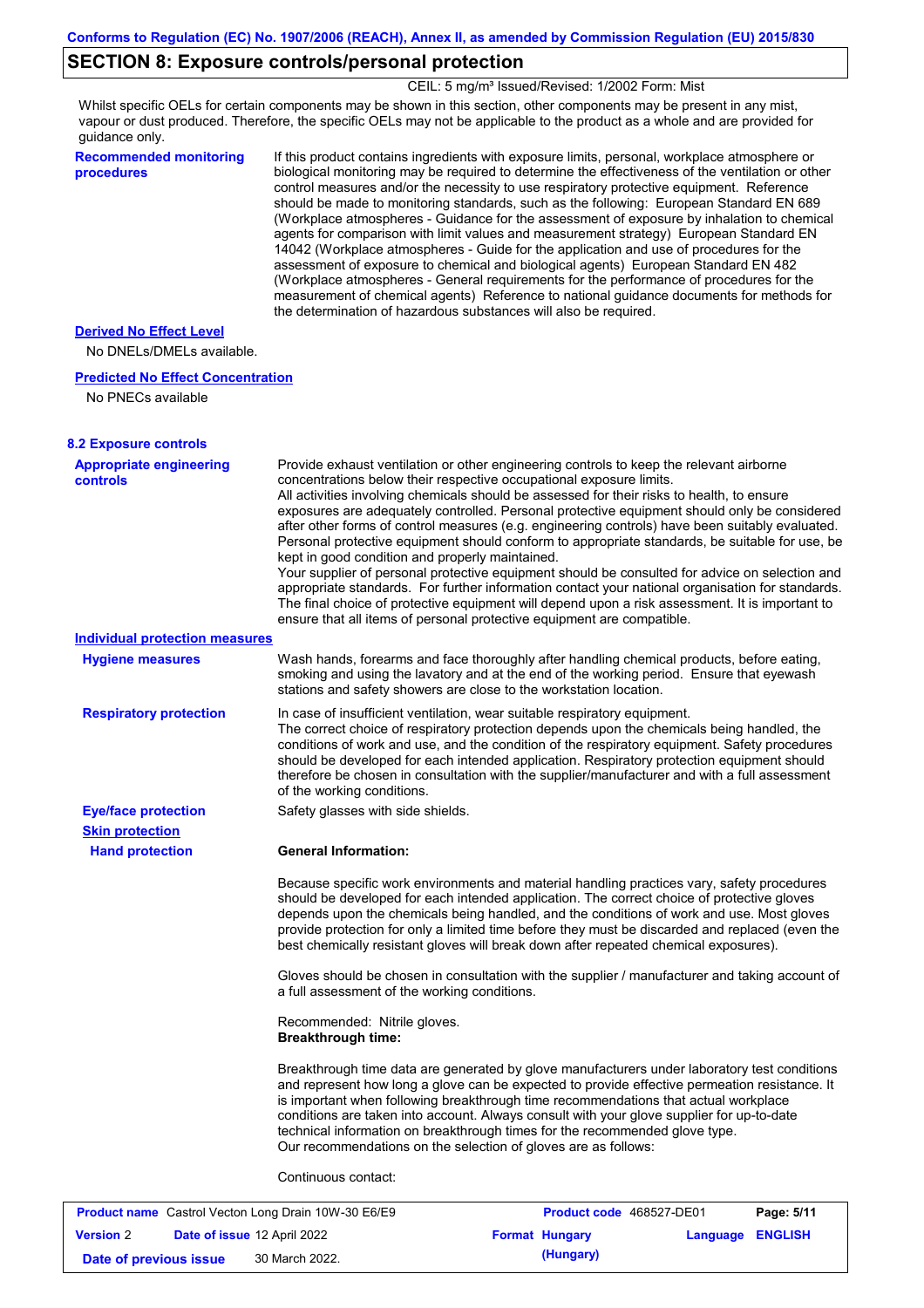# **SECTION 8: Exposure controls/personal protection**

| Short-term / splash protection:<br>Recommended breakthrough times as above.<br>It is recognised that for short-term, transient exposures, gloves with shorter breakthrough times<br>may commonly be used. Therefore, appropriate maintenance and replacement regimes must<br>be determined and rigorously followed.<br><b>Glove Thickness:</b><br>For general applications, we recommend gloves with a thickness typically greater than 0.35 mm.<br>It should be emphasised that glove thickness is not necessarily a good predictor of glove<br>resistance to a specific chemical, as the permeation efficiency of the glove will be dependent<br>on the exact composition of the glove material. Therefore, glove selection should also be based<br>on consideration of the task requirements and knowledge of breakthrough times.<br>Glove thickness may also vary depending on the glove manufacturer, the glove type and the<br>glove model. Therefore, the manufacturers' technical data should always be taken into account<br>to ensure selection of the most appropriate glove for the task.<br>Note: Depending on the activity being conducted, gloves of varying thickness may be required<br>for specific tasks. For example:<br>• Thinner gloves (down to 0.1 mm or less) may be required where a high degree of manual<br>dexterity is needed. However, these gloves are only likely to give short duration protection and<br>would normally be just for single use applications, then disposed of.<br>• Thicker gloves (up to 3 mm or more) may be required where there is a mechanical (as well<br>as a chemical) risk i.e. where there is abrasion or puncture potential.<br><b>Skin and body</b><br>Use of protective clothing is good industrial practice.<br>Personal protective equipment for the body should be selected based on the task being<br>performed and the risks involved and should be approved by a specialist before handling this<br>product.<br>Cotton or polyester/cotton overalls will only provide protection against light superficial<br>contamination that will not soak through to the skin. Overalls should be laundered on a regular<br>basis. When the risk of skin exposure is high (e.g. when cleaning up spillages or if there is a<br>risk of splashing) then chemical resistant aprons and/or impervious chemical suits and boots<br>will be required.<br><b>Refer to standards:</b><br>Respiratory protection: EN 529<br>Gloves: EN 420, EN 374<br>Eye protection: EN 166<br>Filtering half-mask: EN 149<br>Filtering half-mask with valve: EN 405<br>Half-mask: EN 140 plus filter<br>Full-face mask: EN 136 plus filter<br>Particulate filters: EN 143<br>Gas/combined filters: EN 14387<br>Emissions from ventilation or work process equipment should be checked to ensure they<br><b>Environmental exposure</b><br>comply with the requirements of environmental protection legislation. In some cases, fume<br>controls<br>scrubbers, filters or engineering modifications to the process equipment will be necessary to<br>reduce emissions to acceptable levels.<br><b>SECTION 9: Physical and chemical properties</b> | Gloves with a minimum breakthrough time of 240 minutes, or >480 minutes if suitable gloves<br>can be obtained.<br>If suitable gloves are not available to offer that level of protection, gloves with shorter<br>breakthrough times may be acceptable as long as appropriate glove maintenance and<br>replacement regimes are determined and adhered to. |
|--------------------------------------------------------------------------------------------------------------------------------------------------------------------------------------------------------------------------------------------------------------------------------------------------------------------------------------------------------------------------------------------------------------------------------------------------------------------------------------------------------------------------------------------------------------------------------------------------------------------------------------------------------------------------------------------------------------------------------------------------------------------------------------------------------------------------------------------------------------------------------------------------------------------------------------------------------------------------------------------------------------------------------------------------------------------------------------------------------------------------------------------------------------------------------------------------------------------------------------------------------------------------------------------------------------------------------------------------------------------------------------------------------------------------------------------------------------------------------------------------------------------------------------------------------------------------------------------------------------------------------------------------------------------------------------------------------------------------------------------------------------------------------------------------------------------------------------------------------------------------------------------------------------------------------------------------------------------------------------------------------------------------------------------------------------------------------------------------------------------------------------------------------------------------------------------------------------------------------------------------------------------------------------------------------------------------------------------------------------------------------------------------------------------------------------------------------------------------------------------------------------------------------------------------------------------------------------------------------------------------------------------------------------------------------------------------------------------------------------------------------------------------------------------------------------------------------------------------------------------------------------------------------------------------------------------------------------------------------------------------------------------------------------------------------------------------------------------------------------------------------------------------------------------------------------|----------------------------------------------------------------------------------------------------------------------------------------------------------------------------------------------------------------------------------------------------------------------------------------------------------------------------------------------------------|
|                                                                                                                                                                                                                                                                                                                                                                                                                                                                                                                                                                                                                                                                                                                                                                                                                                                                                                                                                                                                                                                                                                                                                                                                                                                                                                                                                                                                                                                                                                                                                                                                                                                                                                                                                                                                                                                                                                                                                                                                                                                                                                                                                                                                                                                                                                                                                                                                                                                                                                                                                                                                                                                                                                                                                                                                                                                                                                                                                                                                                                                                                                                                                                                      |                                                                                                                                                                                                                                                                                                                                                          |
|                                                                                                                                                                                                                                                                                                                                                                                                                                                                                                                                                                                                                                                                                                                                                                                                                                                                                                                                                                                                                                                                                                                                                                                                                                                                                                                                                                                                                                                                                                                                                                                                                                                                                                                                                                                                                                                                                                                                                                                                                                                                                                                                                                                                                                                                                                                                                                                                                                                                                                                                                                                                                                                                                                                                                                                                                                                                                                                                                                                                                                                                                                                                                                                      |                                                                                                                                                                                                                                                                                                                                                          |
|                                                                                                                                                                                                                                                                                                                                                                                                                                                                                                                                                                                                                                                                                                                                                                                                                                                                                                                                                                                                                                                                                                                                                                                                                                                                                                                                                                                                                                                                                                                                                                                                                                                                                                                                                                                                                                                                                                                                                                                                                                                                                                                                                                                                                                                                                                                                                                                                                                                                                                                                                                                                                                                                                                                                                                                                                                                                                                                                                                                                                                                                                                                                                                                      |                                                                                                                                                                                                                                                                                                                                                          |
|                                                                                                                                                                                                                                                                                                                                                                                                                                                                                                                                                                                                                                                                                                                                                                                                                                                                                                                                                                                                                                                                                                                                                                                                                                                                                                                                                                                                                                                                                                                                                                                                                                                                                                                                                                                                                                                                                                                                                                                                                                                                                                                                                                                                                                                                                                                                                                                                                                                                                                                                                                                                                                                                                                                                                                                                                                                                                                                                                                                                                                                                                                                                                                                      |                                                                                                                                                                                                                                                                                                                                                          |
|                                                                                                                                                                                                                                                                                                                                                                                                                                                                                                                                                                                                                                                                                                                                                                                                                                                                                                                                                                                                                                                                                                                                                                                                                                                                                                                                                                                                                                                                                                                                                                                                                                                                                                                                                                                                                                                                                                                                                                                                                                                                                                                                                                                                                                                                                                                                                                                                                                                                                                                                                                                                                                                                                                                                                                                                                                                                                                                                                                                                                                                                                                                                                                                      |                                                                                                                                                                                                                                                                                                                                                          |
|                                                                                                                                                                                                                                                                                                                                                                                                                                                                                                                                                                                                                                                                                                                                                                                                                                                                                                                                                                                                                                                                                                                                                                                                                                                                                                                                                                                                                                                                                                                                                                                                                                                                                                                                                                                                                                                                                                                                                                                                                                                                                                                                                                                                                                                                                                                                                                                                                                                                                                                                                                                                                                                                                                                                                                                                                                                                                                                                                                                                                                                                                                                                                                                      |                                                                                                                                                                                                                                                                                                                                                          |
|                                                                                                                                                                                                                                                                                                                                                                                                                                                                                                                                                                                                                                                                                                                                                                                                                                                                                                                                                                                                                                                                                                                                                                                                                                                                                                                                                                                                                                                                                                                                                                                                                                                                                                                                                                                                                                                                                                                                                                                                                                                                                                                                                                                                                                                                                                                                                                                                                                                                                                                                                                                                                                                                                                                                                                                                                                                                                                                                                                                                                                                                                                                                                                                      |                                                                                                                                                                                                                                                                                                                                                          |
|                                                                                                                                                                                                                                                                                                                                                                                                                                                                                                                                                                                                                                                                                                                                                                                                                                                                                                                                                                                                                                                                                                                                                                                                                                                                                                                                                                                                                                                                                                                                                                                                                                                                                                                                                                                                                                                                                                                                                                                                                                                                                                                                                                                                                                                                                                                                                                                                                                                                                                                                                                                                                                                                                                                                                                                                                                                                                                                                                                                                                                                                                                                                                                                      |                                                                                                                                                                                                                                                                                                                                                          |
|                                                                                                                                                                                                                                                                                                                                                                                                                                                                                                                                                                                                                                                                                                                                                                                                                                                                                                                                                                                                                                                                                                                                                                                                                                                                                                                                                                                                                                                                                                                                                                                                                                                                                                                                                                                                                                                                                                                                                                                                                                                                                                                                                                                                                                                                                                                                                                                                                                                                                                                                                                                                                                                                                                                                                                                                                                                                                                                                                                                                                                                                                                                                                                                      |                                                                                                                                                                                                                                                                                                                                                          |
|                                                                                                                                                                                                                                                                                                                                                                                                                                                                                                                                                                                                                                                                                                                                                                                                                                                                                                                                                                                                                                                                                                                                                                                                                                                                                                                                                                                                                                                                                                                                                                                                                                                                                                                                                                                                                                                                                                                                                                                                                                                                                                                                                                                                                                                                                                                                                                                                                                                                                                                                                                                                                                                                                                                                                                                                                                                                                                                                                                                                                                                                                                                                                                                      |                                                                                                                                                                                                                                                                                                                                                          |
|                                                                                                                                                                                                                                                                                                                                                                                                                                                                                                                                                                                                                                                                                                                                                                                                                                                                                                                                                                                                                                                                                                                                                                                                                                                                                                                                                                                                                                                                                                                                                                                                                                                                                                                                                                                                                                                                                                                                                                                                                                                                                                                                                                                                                                                                                                                                                                                                                                                                                                                                                                                                                                                                                                                                                                                                                                                                                                                                                                                                                                                                                                                                                                                      |                                                                                                                                                                                                                                                                                                                                                          |
|                                                                                                                                                                                                                                                                                                                                                                                                                                                                                                                                                                                                                                                                                                                                                                                                                                                                                                                                                                                                                                                                                                                                                                                                                                                                                                                                                                                                                                                                                                                                                                                                                                                                                                                                                                                                                                                                                                                                                                                                                                                                                                                                                                                                                                                                                                                                                                                                                                                                                                                                                                                                                                                                                                                                                                                                                                                                                                                                                                                                                                                                                                                                                                                      |                                                                                                                                                                                                                                                                                                                                                          |

The conditions of measurement of all properties are at standard temperature and pressure unless otherwise indicated.

### **9.1 Information on basic physical and chemical properties**

| <b>Physical state</b><br><b>Colour</b>                     | Liguid.<br>Amber. |                          |          |                |
|------------------------------------------------------------|-------------------|--------------------------|----------|----------------|
| <b>Odour</b>                                               | Not available.    |                          |          |                |
| <b>Odour threshold</b>                                     | Not available.    |                          |          |                |
|                                                            |                   |                          |          |                |
| <b>Product name</b> Castrol Vecton Long Drain 10W-30 E6/E9 |                   | Product code 468527-DE01 |          | Page: 6/11     |
| <b>Version 2</b><br>Date of issue 12 April 2022            |                   | <b>Format Hungary</b>    | Language | <b>ENGLISH</b> |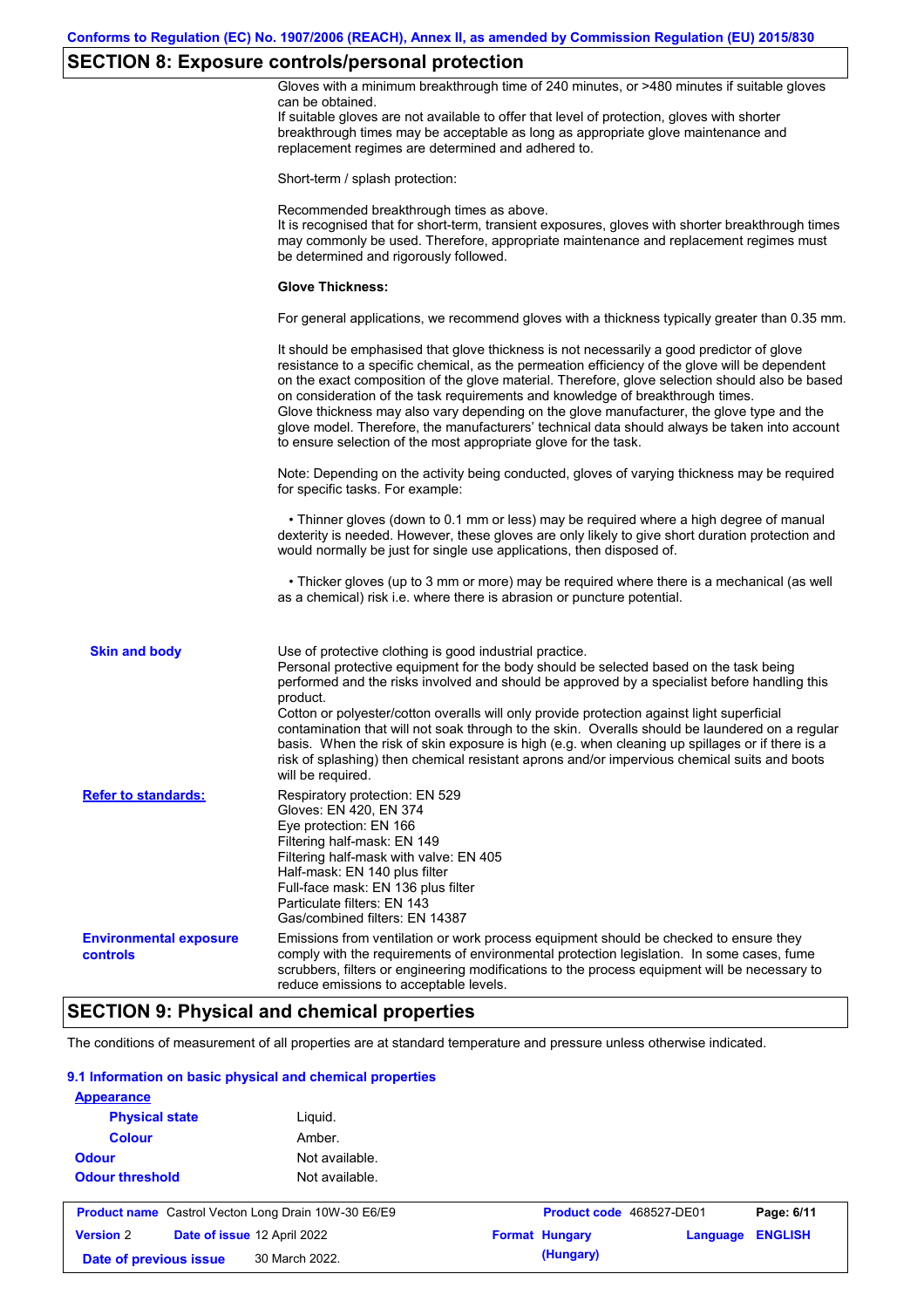# **SECTION 9: Physical and chemical properties**

| pH                                                     | Not applicable.                       |
|--------------------------------------------------------|---------------------------------------|
| <b>Melting point/freezing point</b>                    | Not available.                        |
| Initial boiling point and boiling<br>range             | Not available.                        |
| <b>Pour point</b>                                      | -42 $^{\circ}$ C                      |
| <b>Flash point</b>                                     | Open cup: 232°C (449.6°F) [Cleveland] |
| <b>Evaporation rate</b>                                | Not available.                        |
| <b>Flammability (solid, gas)</b>                       | Not available.                        |
| <b>Upper/lower flammability or</b><br>explosive limits | Not available.                        |

**Vapour pressure**

Not available.

|                                                                                | Vapour Pressure at 20°C |                                                                                                                             |                                                                                      | Vapour pressure at 50°C                                         |                                                                        |               |
|--------------------------------------------------------------------------------|-------------------------|-----------------------------------------------------------------------------------------------------------------------------|--------------------------------------------------------------------------------------|-----------------------------------------------------------------|------------------------------------------------------------------------|---------------|
|                                                                                |                         |                                                                                                                             | <b>Method</b>                                                                        | mm<br>Hg                                                        | kPa                                                                    | <b>Method</b> |
| Distillates (petroleum),<br>hydrotreated heavy<br>paraffinic                   | < 0.08                  | < 0.011                                                                                                                     | <b>ASTM D 5191</b>                                                                   |                                                                 |                                                                        |               |
| Lubricating oils<br>(petroleum), C20-50,<br>hydrotreated neutral oil-<br>based | < 0.08                  | < 0.011                                                                                                                     | <b>ASTM D 5191</b>                                                                   |                                                                 |                                                                        |               |
| Distillates (petroleum),<br>solvent-dewaxed<br>heavy paraffinic                | < 0.08                  | < 0.011                                                                                                                     | <b>ASTM D 5191</b>                                                                   |                                                                 |                                                                        |               |
| hydrotreated light<br>paraffinic                                               | < 0.08                  | < 0.011                                                                                                                     | <b>ASTM D 5191</b>                                                                   |                                                                 |                                                                        |               |
| Not available.                                                                 |                         |                                                                                                                             |                                                                                      |                                                                 |                                                                        |               |
| Not available.                                                                 |                         |                                                                                                                             |                                                                                      |                                                                 |                                                                        |               |
|                                                                                |                         |                                                                                                                             |                                                                                      |                                                                 |                                                                        |               |
| insoluble in water.                                                            |                         |                                                                                                                             |                                                                                      |                                                                 |                                                                        |               |
| Not applicable.                                                                |                         |                                                                                                                             |                                                                                      |                                                                 |                                                                        |               |
| <b>Ingredient name</b>                                                         |                         | °C                                                                                                                          | °F                                                                                   |                                                                 |                                                                        |               |
|                                                                                |                         | 365                                                                                                                         | 689                                                                                  |                                                                 |                                                                        |               |
| Not available.                                                                 |                         |                                                                                                                             |                                                                                      |                                                                 |                                                                        |               |
|                                                                                |                         |                                                                                                                             |                                                                                      |                                                                 |                                                                        |               |
| Not available.                                                                 |                         |                                                                                                                             |                                                                                      |                                                                 |                                                                        |               |
| Not available.                                                                 |                         |                                                                                                                             |                                                                                      |                                                                 |                                                                        |               |
|                                                                                |                         |                                                                                                                             |                                                                                      |                                                                 |                                                                        |               |
| Not applicable.                                                                |                         |                                                                                                                             |                                                                                      |                                                                 |                                                                        |               |
|                                                                                |                         |                                                                                                                             |                                                                                      |                                                                 |                                                                        |               |
|                                                                                |                         |                                                                                                                             |                                                                                      |                                                                 |                                                                        |               |
|                                                                                |                         | Distillates (petroleum),<br>reaction mass of isomers of:<br>C7-9-alkyl 3-(3,5-di-tert-butyl-<br>4-hydroxyphenyl) propionate | Ingredient name mm Hg kPa<br><1000 kg/m <sup>3</sup> (<1 g/cm <sup>3</sup> ) at 15°C | Kinematic: 83.4 mm <sup>2</sup> /s (83.4 cSt) at $40^{\circ}$ C | Kinematic: 11.7 to 12.5 mm <sup>2</sup> /s (11.7 to 12.5 cSt) at 100°C | <b>Method</b> |

# **SECTION 10: Stability and reactivity**

| <b>10.1 Reactivity</b>                                     | No specific test data available for this product. Refer to Conditions to avoid and Incompatible<br>materials for additional information.                                |                                                          |                                 |                |  |  |  |
|------------------------------------------------------------|-------------------------------------------------------------------------------------------------------------------------------------------------------------------------|----------------------------------------------------------|---------------------------------|----------------|--|--|--|
| <b>10.2 Chemical stability</b>                             | The product is stable.                                                                                                                                                  |                                                          |                                 |                |  |  |  |
| <b>10.3 Possibility of</b><br>hazardous reactions          | Under normal conditions of storage and use, hazardous reactions will not occur.<br>Under normal conditions of storage and use, hazardous polymerisation will not occur. |                                                          |                                 |                |  |  |  |
| <b>10.4 Conditions to avoid</b>                            |                                                                                                                                                                         | Avoid all possible sources of ignition (spark or flame). |                                 |                |  |  |  |
| 10.5 Incompatible materials                                | Reactive or incompatible with the following materials: oxidising materials.                                                                                             |                                                          |                                 |                |  |  |  |
| <b>Product name</b> Castrol Vecton Long Drain 10W-30 E6/E9 |                                                                                                                                                                         |                                                          | <b>Product code</b> 468527-DE01 | Page: 7/11     |  |  |  |
| <b>Version 2</b><br>Date of issue 12 April 2022            |                                                                                                                                                                         | <b>Format Hungary</b>                                    | Language                        | <b>ENGLISH</b> |  |  |  |
| Date of previous issue                                     | 30 March 2022.                                                                                                                                                          | (Hungary)                                                |                                 |                |  |  |  |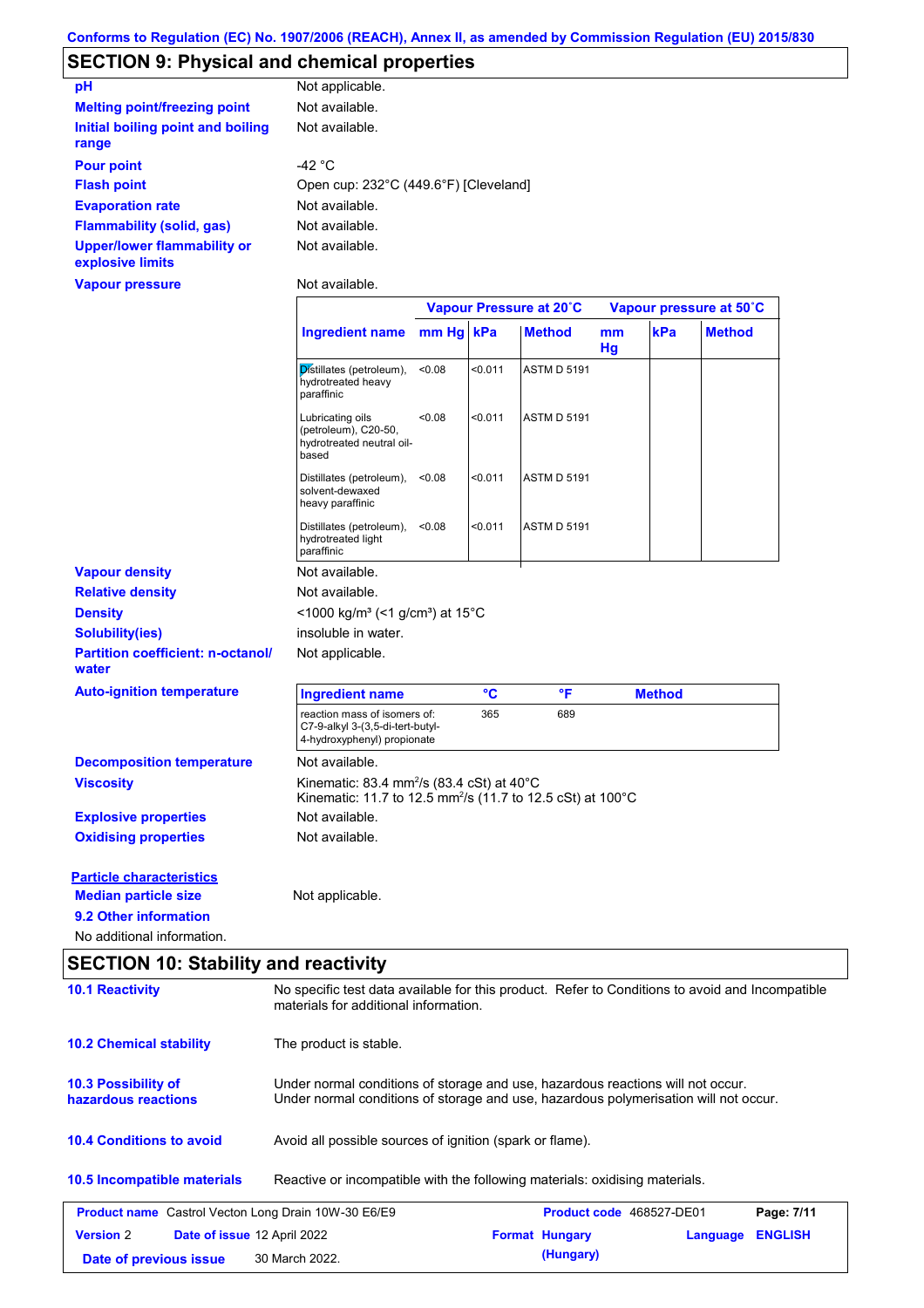# **SECTION 10: Stability and reactivity**

**10.6 Hazardous** 

**decomposition products** Under normal conditions of storage and use, hazardous decomposition products should not be produced.

### **SECTION 11: Toxicological information**

| 11.1 Information on toxicological effects          |                                                                                                                                                                                                                                                                                                                                                                                                                 |
|----------------------------------------------------|-----------------------------------------------------------------------------------------------------------------------------------------------------------------------------------------------------------------------------------------------------------------------------------------------------------------------------------------------------------------------------------------------------------------|
| <b>Acute toxicity estimates</b>                    |                                                                                                                                                                                                                                                                                                                                                                                                                 |
| Not available.                                     |                                                                                                                                                                                                                                                                                                                                                                                                                 |
| <b>Information on likely</b><br>routes of exposure | Routes of entry anticipated: Dermal, Inhalation.                                                                                                                                                                                                                                                                                                                                                                |
| <b>Potential acute health effects</b>              |                                                                                                                                                                                                                                                                                                                                                                                                                 |
| <b>Inhalation</b>                                  | Exposure to decomposition products may cause a health hazard. Serious effects may be<br>delayed following exposure.                                                                                                                                                                                                                                                                                             |
| <b>Ingestion</b>                                   | No known significant effects or critical hazards.                                                                                                                                                                                                                                                                                                                                                               |
| <b>Skin contact</b>                                | Defatting to the skin. May cause skin dryness and irritation.                                                                                                                                                                                                                                                                                                                                                   |
| <b>Eye contact</b>                                 | No known significant effects or critical hazards.                                                                                                                                                                                                                                                                                                                                                               |
|                                                    | <b>Symptoms related to the physical, chemical and toxicological characteristics</b>                                                                                                                                                                                                                                                                                                                             |
| <b>Inhalation</b>                                  | No specific data.                                                                                                                                                                                                                                                                                                                                                                                               |
| <b>Ingestion</b>                                   | No specific data.                                                                                                                                                                                                                                                                                                                                                                                               |
| <b>Skin contact</b>                                | Adverse symptoms may include the following:<br>irritation<br>dryness<br>cracking                                                                                                                                                                                                                                                                                                                                |
| <b>Eye contact</b>                                 | No specific data.                                                                                                                                                                                                                                                                                                                                                                                               |
|                                                    | Delayed and immediate effects as well as chronic effects from short and long-term exposure                                                                                                                                                                                                                                                                                                                      |
| <b>Inhalation</b>                                  | Overexposure to the inhalation of airborne droplets or aerosols may cause irritation of the<br>respiratory tract.                                                                                                                                                                                                                                                                                               |
| <b>Ingestion</b>                                   | Ingestion of large quantities may cause nausea and diarrhoea.                                                                                                                                                                                                                                                                                                                                                   |
| <b>Skin contact</b>                                | Prolonged or repeated contact can defat the skin and lead to irritation and/or dermatitis.                                                                                                                                                                                                                                                                                                                      |
| <b>Eye contact</b>                                 | Potential risk of transient stinging or redness if accidental eye contact occurs.                                                                                                                                                                                                                                                                                                                               |
| <b>Potential chronic health effects</b>            |                                                                                                                                                                                                                                                                                                                                                                                                                 |
| General                                            | <b>USED ENGINE OILS</b><br>Combustion products resulting from the operation of internal combustion engines contaminate<br>engine oils during use. Used engine oil may contain hazardous components which have the<br>potential to cause skin cancer. Frequent or prolonged contact with all types and makes of used<br>engine oil must therefore be avoided and a high standard of personal hygiene maintained. |
| <b>Carcinogenicity</b>                             | No known significant effects or critical hazards.                                                                                                                                                                                                                                                                                                                                                               |
| <b>Mutagenicity</b>                                | No known significant effects or critical hazards.                                                                                                                                                                                                                                                                                                                                                               |
| <b>Developmental effects</b>                       | No known significant effects or critical hazards.                                                                                                                                                                                                                                                                                                                                                               |
| <b>Fertility effects</b>                           | No known significant effects or critical hazards.                                                                                                                                                                                                                                                                                                                                                               |

## **SECTION 12: Ecological information**

**12.1 Toxicity**

**Environmental hazards** Not classified as dangerous

#### **12.2 Persistence and degradability**

Expected to be biodegradable.

#### **12.3 Bioaccumulative potential**

This product is not expected to bioaccumulate through food chains in the environment.

#### **Mobility** Spillages may penetrate the soil causing ground water contamination. **12.4 Mobility in soil Soil/water partition coefficient (KOC)** Not available.

## **12.5 Results of PBT and vPvB assessment**

Product does not meet the criteria for PBT or vPvB according to Regulation (EC) No. 1907/2006, Annex XIII.

|                        | <b>Product name</b> Castrol Vecton Long Drain 10W-30 E6/E9 | <b>Product code</b> 468527-DE01 |                         | Page: 8/11 |
|------------------------|------------------------------------------------------------|---------------------------------|-------------------------|------------|
| <b>Version 2</b>       | <b>Date of issue 12 April 2022</b>                         | <b>Format Hungary</b>           | <b>Language ENGLISH</b> |            |
| Date of previous issue | 30 March 2022.                                             | (Hungary)                       |                         |            |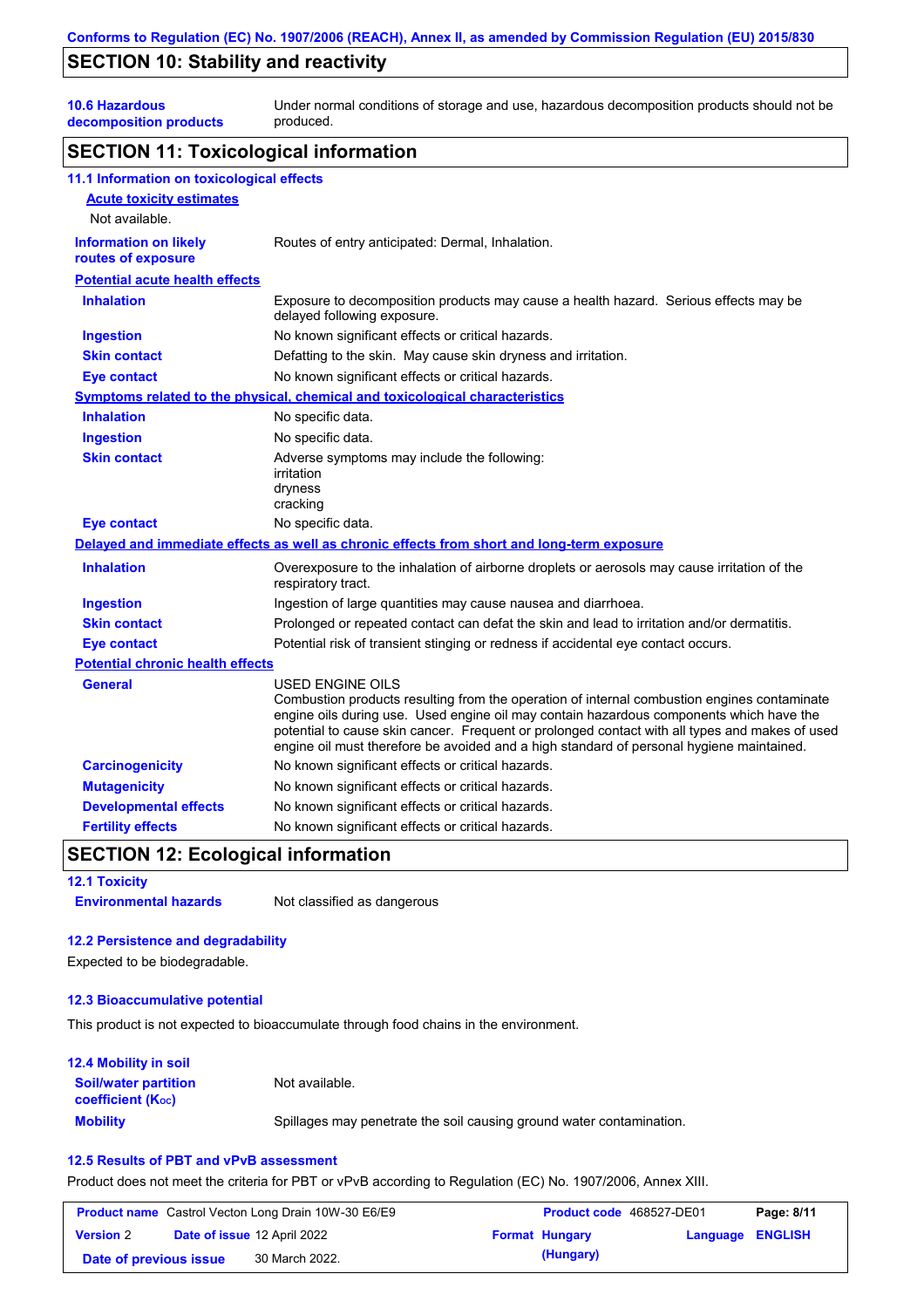## **SECTION 12: Ecological information**

#### **12.6 Other adverse effects**

**Other ecological information**

Spills may form a film on water surfaces causing physical damage to organisms. Oxygen transfer could also be impaired.

## **SECTION 13: Disposal considerations**

#### **13.1 Waste treatment methods**

#### **Product**

**Methods of disposal**

Where possible, arrange for product to be recycled. Dispose of via an authorised person/ licensed waste disposal contractor in accordance with local regulations.

## **Hazardous waste** Yes.

| European waste catalogue (EWC)                                                                                              |                                                                  |  |  |  |  |
|-----------------------------------------------------------------------------------------------------------------------------|------------------------------------------------------------------|--|--|--|--|
| <b>Waste code</b>                                                                                                           | <b>Waste designation</b>                                         |  |  |  |  |
| 13 02 05*                                                                                                                   | Imineral-based non-chlorinated engine, gear and lubricating oils |  |  |  |  |
| However, deviation from the intended use and/or the presence of any potential contaminants may require an alternative waste |                                                                  |  |  |  |  |

the presence of any potential contaminants may require an alternative waste disposal code to be assigned by the end user.

| <b>Packaging</b>           |                                                                                                                                                                                                                                         |
|----------------------------|-----------------------------------------------------------------------------------------------------------------------------------------------------------------------------------------------------------------------------------------|
| <b>Methods of disposal</b> | Where possible, arrange for product to be recycled. Dispose of via an authorised person/<br>licensed waste disposal contractor in accordance with local regulations.                                                                    |
| <b>Special precautions</b> | This material and its container must be disposed of in a safe way. Empty containers or liners<br>may retain some product residues. Avoid dispersal of spilt material and runoff and contact with<br>soil, waterways, drains and sewers. |
| <b>References</b>          | Commission 2014/955/EU<br>Directive 2008/98/EC                                                                                                                                                                                          |

## **SECTION 14: Transport information**

|                                           | <b>ADR/RID</b> | <b>ADN</b>     | <b>IMDG</b>    | <b>IATA</b>    |  |  |
|-------------------------------------------|----------------|----------------|----------------|----------------|--|--|
| 14.1 UN number                            | Not regulated. | Not regulated. | Not regulated. | Not regulated. |  |  |
| 14.2 UN proper<br>shipping name           |                |                |                |                |  |  |
| <b>14.3 Transport</b><br>hazard class(es) |                |                |                |                |  |  |
| 14.4 Packing<br>group                     |                |                |                |                |  |  |
| 14.5<br><b>Environmental</b><br>hazards   | No.            | No.            | No.            | No.            |  |  |
| <b>Additional</b><br><b>information</b>   |                |                |                |                |  |  |

**14.6 Special precautions for user** Not available.

**14.7 Transport in bulk according to IMO instruments**

### **SECTION 15: Regulatory information**

**15.1 Safety, health and environmental regulations/legislation specific for the substance or mixture**

## **EU Regulation (EC) No. 1907/2006 (REACH)**

**Annex XIV - List of substances subject to authorisation**

Not available.

**Annex XIV**

None of the components are listed.

**Substances of very high concern**

| <b>Product name</b> Castrol Vecton Long Drain 10W-30 E6/E9 |  |                                    | <b>Product code</b> 468527-DE01 | Page: 9/11            |                         |  |
|------------------------------------------------------------|--|------------------------------------|---------------------------------|-----------------------|-------------------------|--|
| <b>Version 2</b>                                           |  | <b>Date of issue 12 April 2022</b> |                                 | <b>Format Hungary</b> | <b>Language ENGLISH</b> |  |
| Date of previous issue                                     |  | 30 March 2022.                     |                                 | (Hungary)             |                         |  |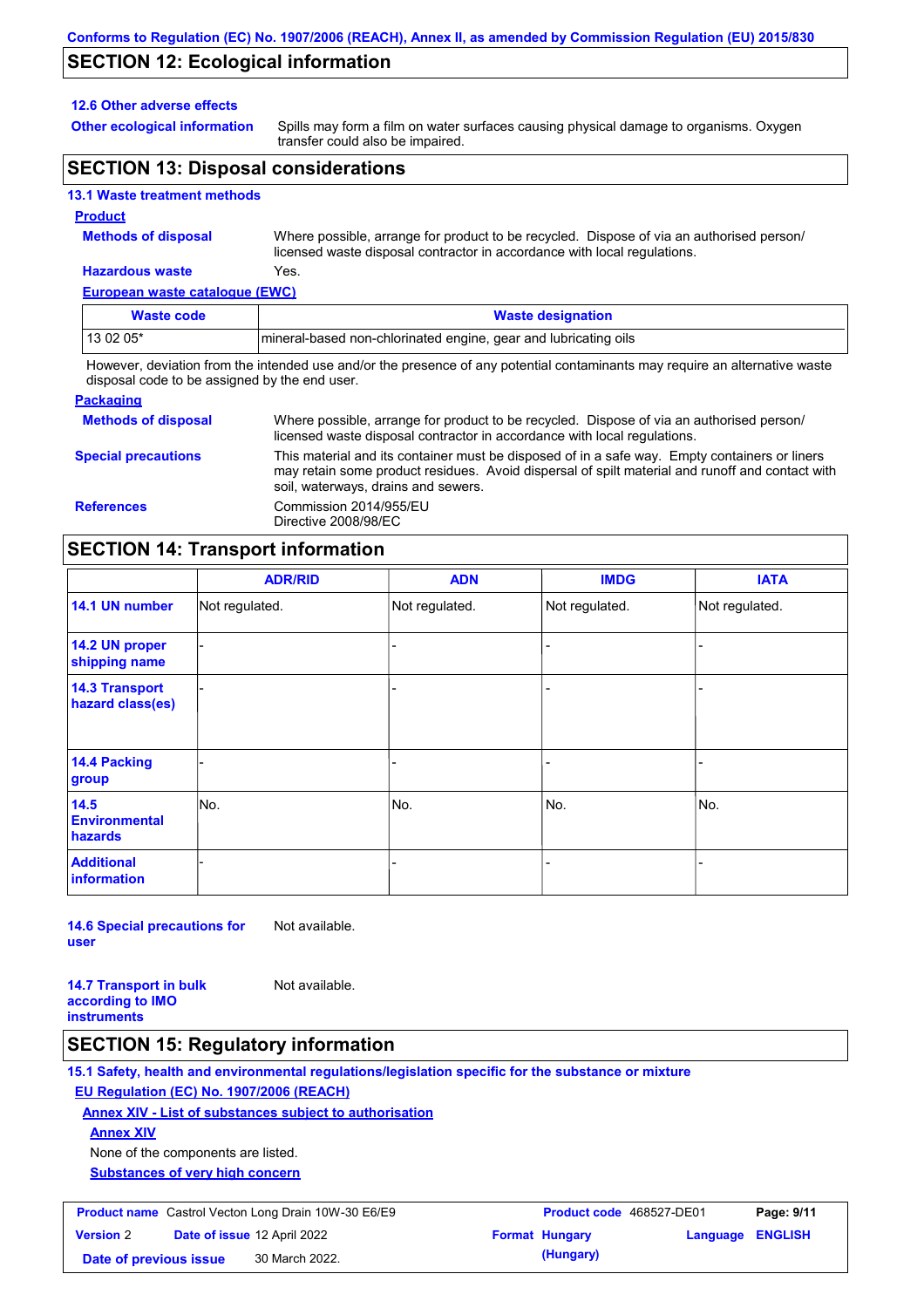# **SECTION 15: Regulatory information**

None of the components are listed.

| EU Regulation (EC) No. 1907/2006 (REACH)                                                                                                                 |                                                                                                                                                                                                                                                                                                                                                                                                                                                                                                                                    |
|----------------------------------------------------------------------------------------------------------------------------------------------------------|------------------------------------------------------------------------------------------------------------------------------------------------------------------------------------------------------------------------------------------------------------------------------------------------------------------------------------------------------------------------------------------------------------------------------------------------------------------------------------------------------------------------------------|
| <b>Annex XVII - Restrictions</b><br>on the manufacture.<br>placing on the market<br>and use of certain<br>dangerous substances,<br>mixtures and articles | Not applicable.                                                                                                                                                                                                                                                                                                                                                                                                                                                                                                                    |
| <b>Other regulations</b>                                                                                                                                 |                                                                                                                                                                                                                                                                                                                                                                                                                                                                                                                                    |
| <b>REACH Status</b>                                                                                                                                      | The company, as identified in Section 1, sells this product in the EU in compliance with the<br>current requirements of REACH.                                                                                                                                                                                                                                                                                                                                                                                                     |
| <b>United States inventory</b><br>(TSCA 8b)                                                                                                              | All components are active or exempted.                                                                                                                                                                                                                                                                                                                                                                                                                                                                                             |
| <b>Australia inventory (AIIC)</b>                                                                                                                        | All components are listed or exempted.                                                                                                                                                                                                                                                                                                                                                                                                                                                                                             |
| <b>Canada inventory</b>                                                                                                                                  | All components are listed or exempted.                                                                                                                                                                                                                                                                                                                                                                                                                                                                                             |
| <b>China inventory (IECSC)</b>                                                                                                                           | At least one component is not listed.                                                                                                                                                                                                                                                                                                                                                                                                                                                                                              |
| <b>Japan inventory (CSCL)</b>                                                                                                                            | All components are listed or exempted.                                                                                                                                                                                                                                                                                                                                                                                                                                                                                             |
| <b>Korea inventory (KECI)</b>                                                                                                                            | All components are listed or exempted.                                                                                                                                                                                                                                                                                                                                                                                                                                                                                             |
| <b>Philippines inventory</b><br>(PICCS)                                                                                                                  | At least one component is not listed.                                                                                                                                                                                                                                                                                                                                                                                                                                                                                              |
| <b>Taiwan Chemical</b><br><b>Substances Inventory</b><br>(TCSI)                                                                                          | All components are listed or exempted.                                                                                                                                                                                                                                                                                                                                                                                                                                                                                             |
| Ozone depleting substances (1005/2009/EU)                                                                                                                |                                                                                                                                                                                                                                                                                                                                                                                                                                                                                                                                    |
| Not listed.                                                                                                                                              |                                                                                                                                                                                                                                                                                                                                                                                                                                                                                                                                    |
| Prior Informed Consent (PIC) (649/2012/EU)<br>Not listed.                                                                                                |                                                                                                                                                                                                                                                                                                                                                                                                                                                                                                                                    |
| <b>Persistent Organic Pollutants</b><br>Not listed.                                                                                                      |                                                                                                                                                                                                                                                                                                                                                                                                                                                                                                                                    |
| <b>EU - Water framework directive - Priority substances</b><br>None of the components are listed.                                                        |                                                                                                                                                                                                                                                                                                                                                                                                                                                                                                                                    |
| <b>Seveso Directive</b>                                                                                                                                  |                                                                                                                                                                                                                                                                                                                                                                                                                                                                                                                                    |
| This product is not controlled under the Seveso Directive.                                                                                               |                                                                                                                                                                                                                                                                                                                                                                                                                                                                                                                                    |
| <b>References</b>                                                                                                                                        | Act No. XXV of 2000 on chemical safety<br>Decree No. 25/2000 (IX.30.) EüM of the Ministry of Health on chemical safety at work plus<br>amendments<br>Decree No. 44/2000 (XII.27.) EüM of the Ministry of Health on detailed arrangements for certain<br>procedures, activities relating to dangerous substances and dangerous preparations plus<br>amendments<br>38/2009 (VII.7) The International Carriage of Dangerous Goods by the European Agreement<br>(ADR) "A" and "B" on the application of national annex plus amendments |
| <b>15.2 Chemical safety</b><br>assessment                                                                                                                | A Chemical Safety Assessment has been carried out for one or more of the substances within<br>this mixture. A Chemical Safety Assessment has not been carried out for the mixture itself.                                                                                                                                                                                                                                                                                                                                          |
| <b>SECTION 16: Other information</b>                                                                                                                     |                                                                                                                                                                                                                                                                                                                                                                                                                                                                                                                                    |
| <b>Abbreviations and acronyms</b>                                                                                                                        | ADN = European Provisions concerning the International Carriage of Dangerous Goods by<br>Inland Waterway<br>ADR = The European Agreement concerning the International Carriage of Dangerous Goods by<br>Road<br>ATE = Acute Toxicity Estimate<br><b>BCF</b> = Bioconcentration Factor<br>$0.00 - 0.05$ and $0.000$                                                                                                                                                                                                                 |

- CAS = Chemical Abstracts Service
- CLP = Classification, Labelling and Packaging Regulation [Regulation (EC) No. 1272/2008]
- CSA = Chemical Safety Assessment
- CSR = Chemical Safety Report
- DMEL = Derived Minimal Effect Level DNEL = Derived No Effect Level
- EINECS = European Inventory of Existing Commercial chemical Substances
- ES = Exposure Scenario
- EUH statement = CLP-specific Hazard statement

| <b>Product name</b> Castrol Vecton Long Drain 10W-30 E6/E9 |  |                             | <b>Product code</b> 468527-DE01 | Page: 10/11           |                         |  |
|------------------------------------------------------------|--|-----------------------------|---------------------------------|-----------------------|-------------------------|--|
| <b>Version 2</b>                                           |  | Date of issue 12 April 2022 |                                 | <b>Format Hungary</b> | <b>Language ENGLISH</b> |  |
| Date of previous issue                                     |  | 30 March 2022.              |                                 | (Hungary)             |                         |  |